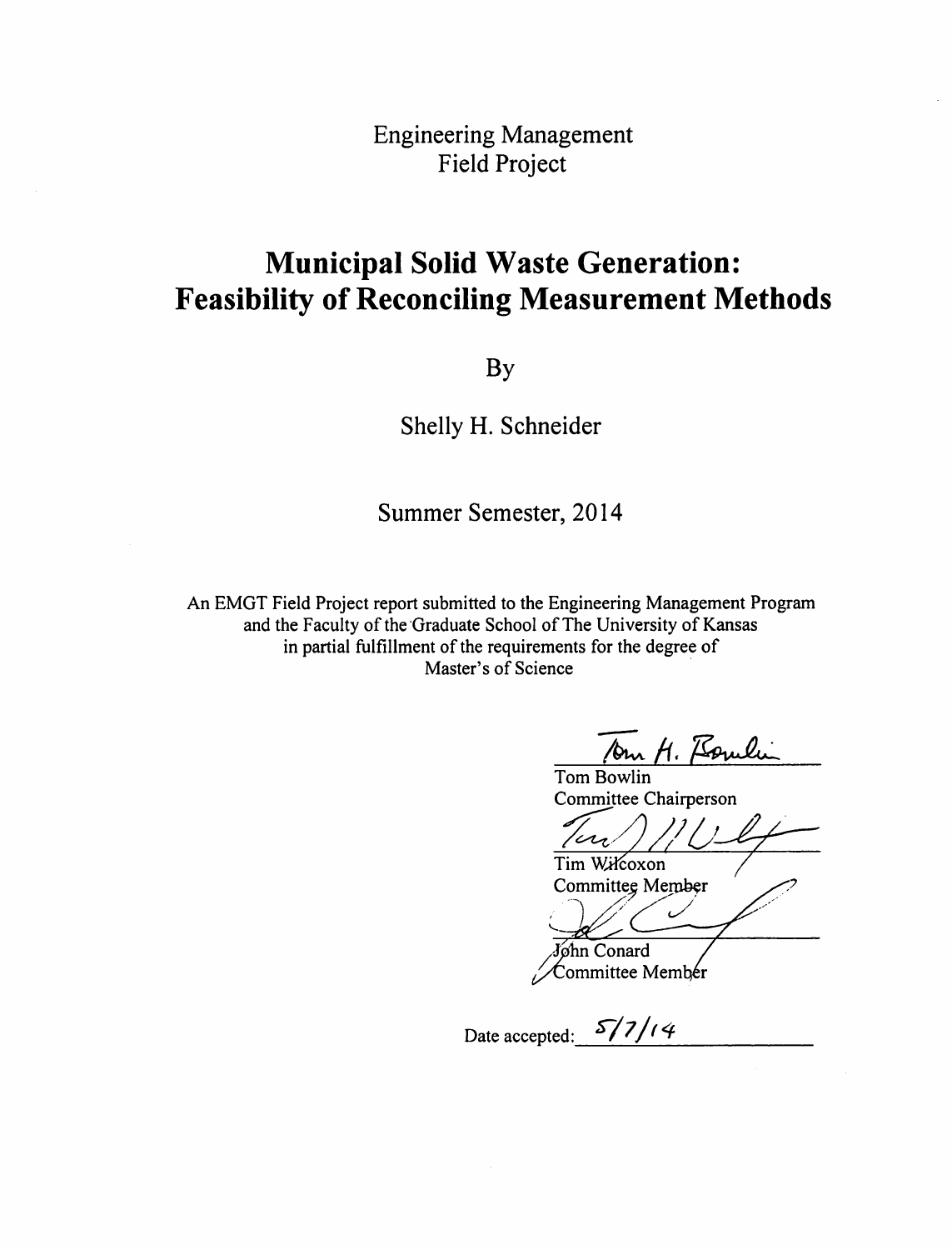## **Acknowledgements**

I would like to thank my committee chairman Tom Bowlin and committee members John Conard and Tim Wilcoxon for their support and direction. I would like to express my sincere thanks and appreciation to the Engineering Management faculty and staff for guidance both academically and professionally. The variety of classwork offered allowed for selection of those subjects most beneficial to my position. I would also like to thank my employer Eastern Research Group, Inc. for supporting my continued education.

The views expressed in this report are those of the student and do not necessarily express the views of Eastern Research Group, Inc.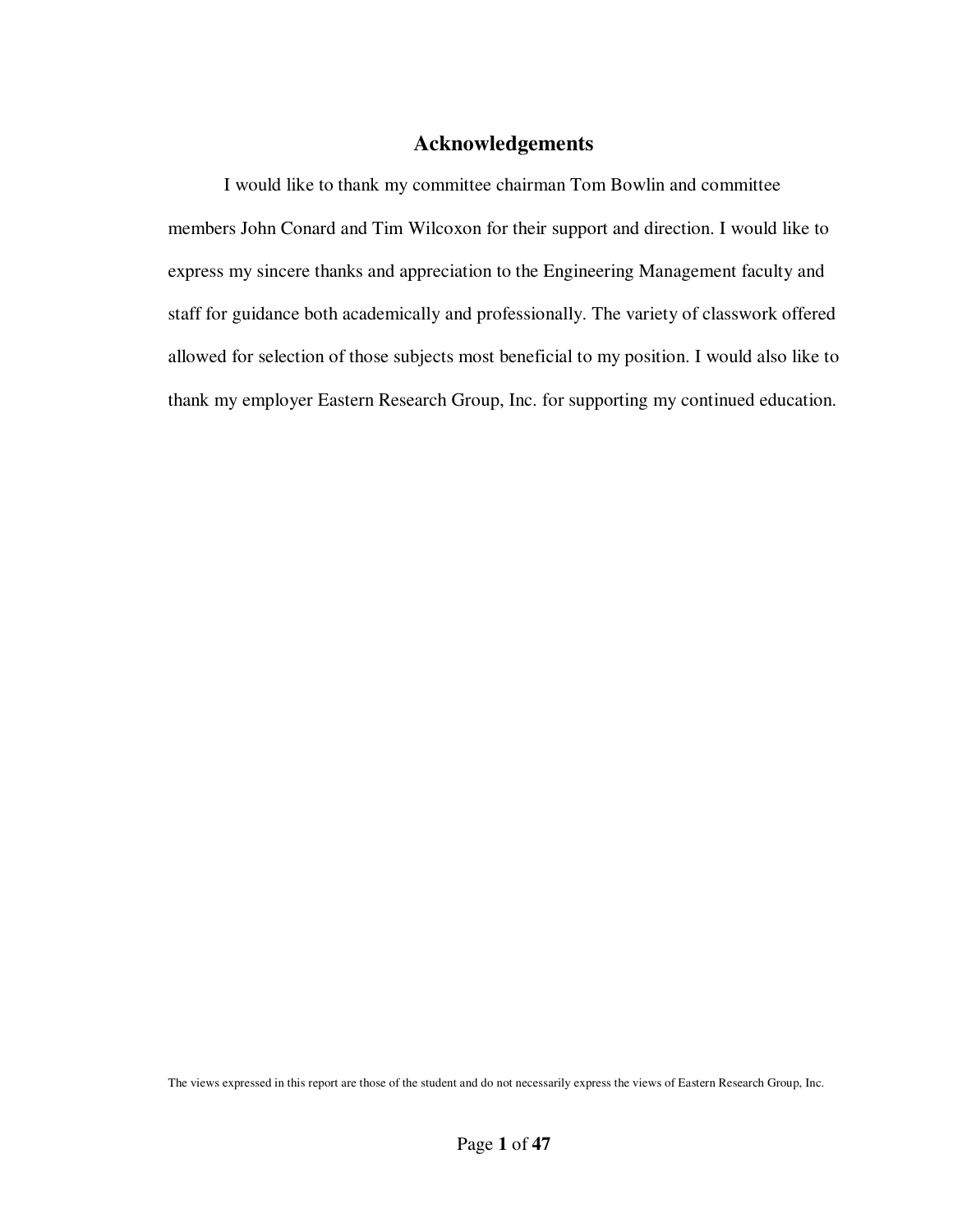## **Executive Summary**

Federal regulations require state governments provide for the safe and environmentally sound management of wastes generated within their borders. In order to effectively manage wastes, the types and quantities of material requiring management needs to be measured.

This research investigates the reconciliation of results from two methodologies for estimating municipal solid waste (MSW) generation, and assessing the potential for solid waste planners to combine the two methods in a cost-effective manner to predict local baseline data in order to meet governmental solid waste planning regulations.

This research investigates measurement methods and the feasibility of reconciling the output of two commonly used methodologies for estimating MSW generation:

1. Indirect measurement by a materials flow analysis (MFA) and published by the

U.S. Environmental Protection Agency (EPA) and

2. Direct measurement of the MSW stream at the local, state, or regional level.

The MFA used by EPA to estimate the quantity of MSW on a national level looks at products sold and assumes a useful product life. At the end of the product's useful life, EPA follows the product flow through end-of-life management—generation, recycling, composting, disposal.

The direct measurement method involves the collection, sampling, and measuring of statistically valid portions of MSW. MSW is physically sorted at the disposal or transfer facility and recovery through recycling and composting is estimated directly from facility records or through various types of reporting requirements. Disposal is then added to recovery to estimate generation.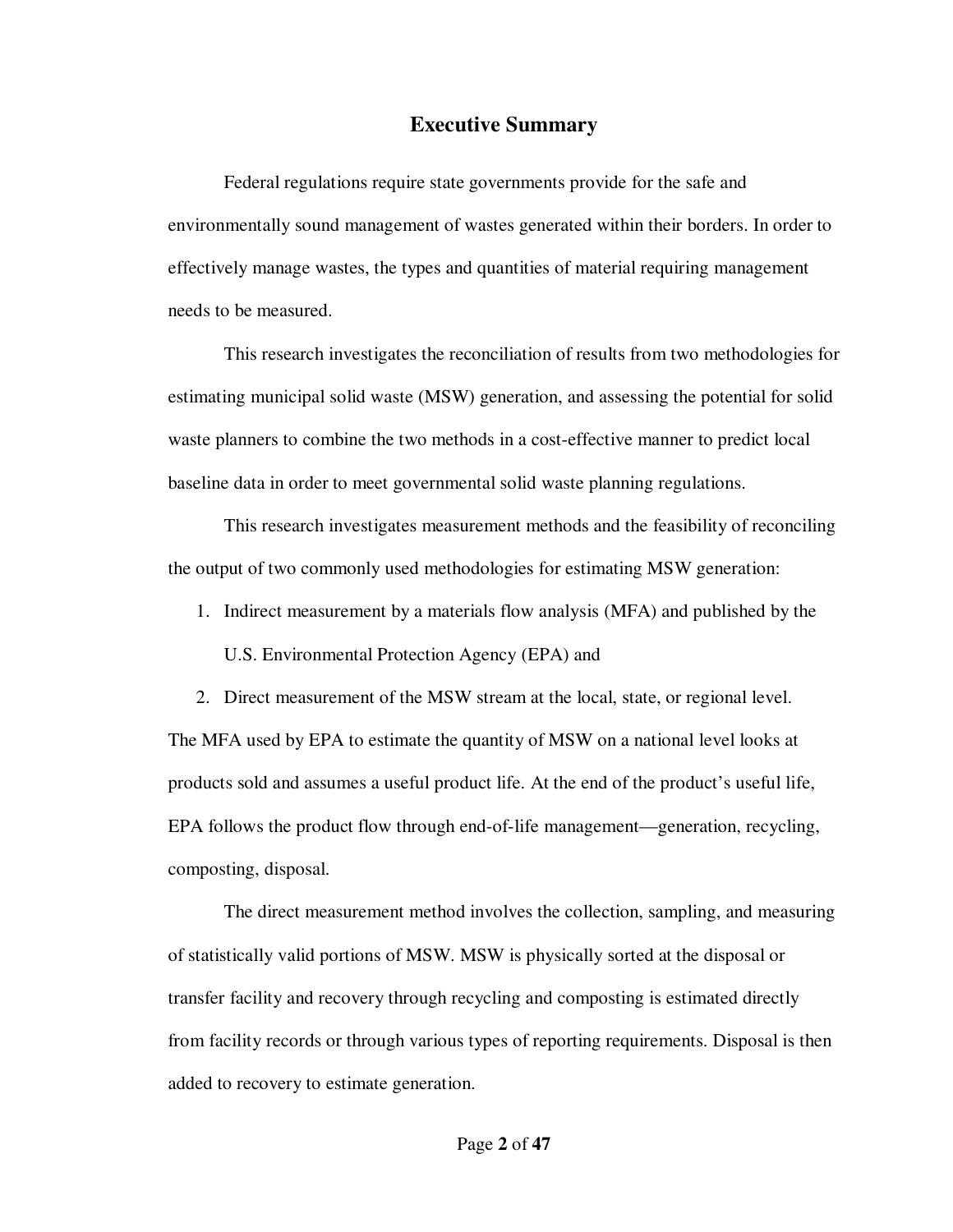Each method has advantages and disadvantages. The goal of this research is to highlight the differences and similarities and issues that arise when comparing MSW data collected under the two different methods.

Understanding the individual product and material components that make up the total measurement, instead of just the bottom line total, is required when striving to reconcile measurement methods. Additional research is required before it can be determined if the potential exists for combining data collected by the two methods in a cost-effective manner that would be useful to solid waste planners.